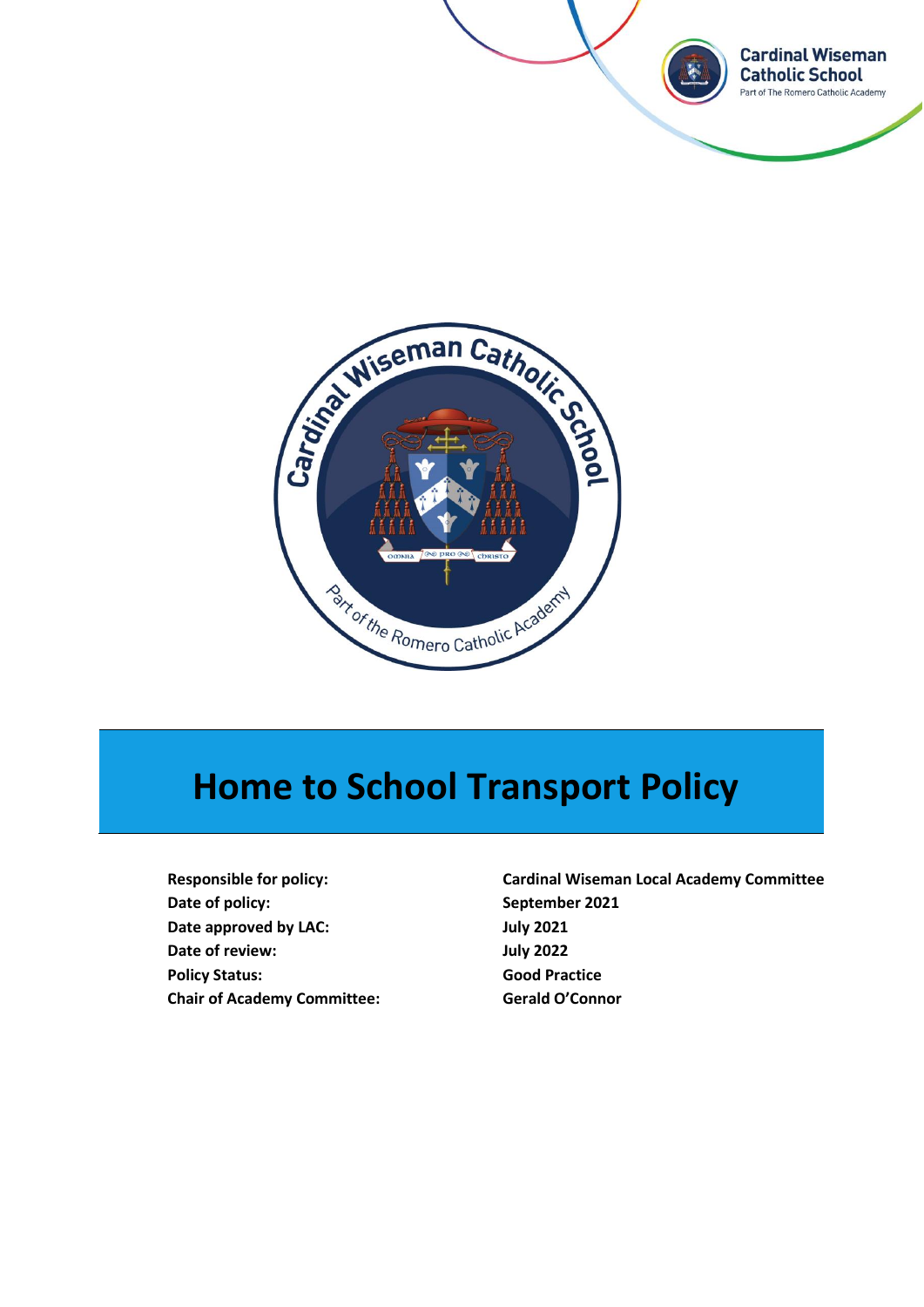

# Contents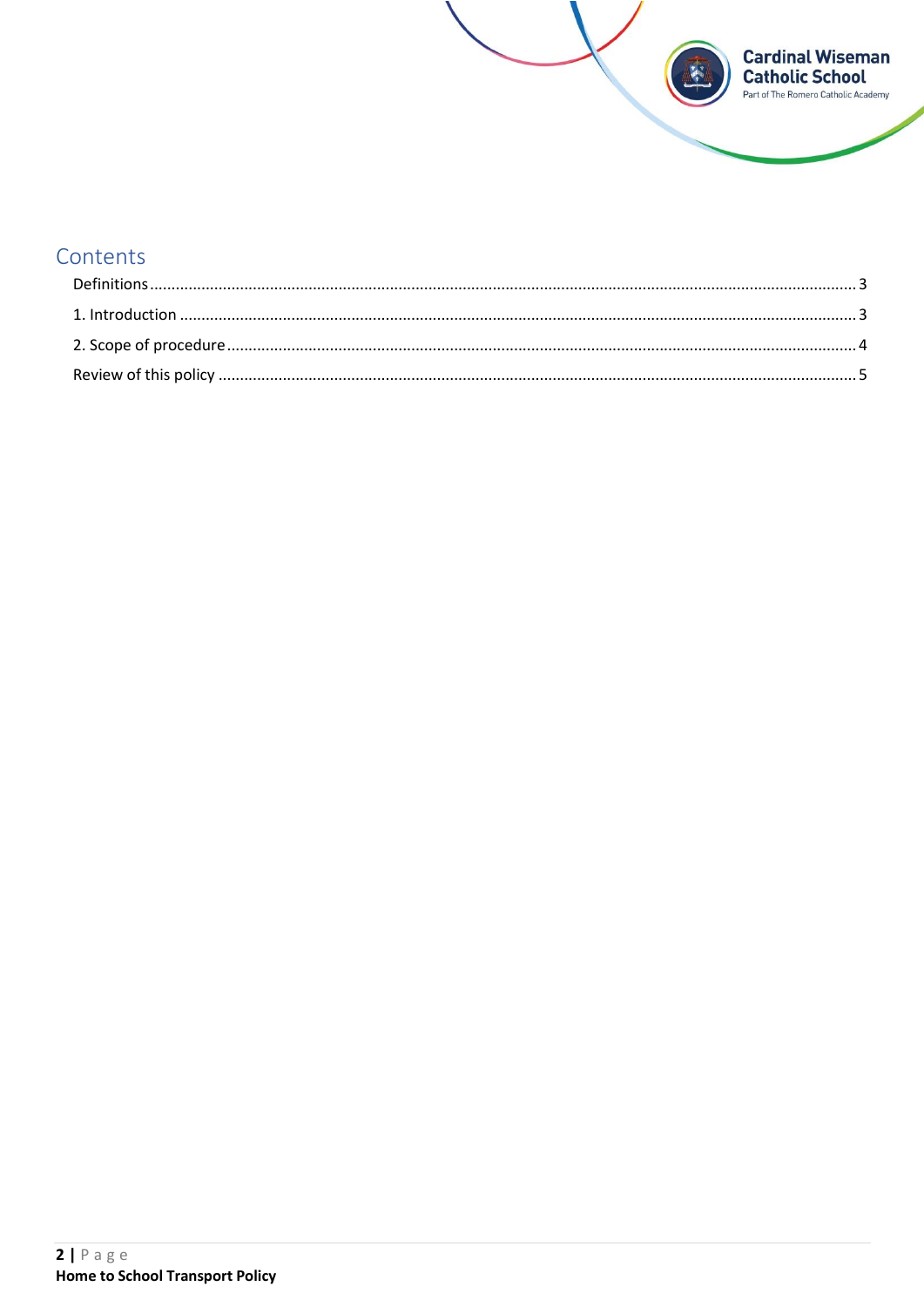#### <span id="page-2-0"></span>**Definitions**

In this '**Home to School Transport Policy'**, unless the context otherwise requires, the following expressions shall have the following meanings:

i '**The Romero Catholic Academy**' means the Company named at the beginning of this **'Home to School Transport Policy'** and includes all sites upon which the Company is undertaking, from time to time, being carried out. The Romero Catholic Academy includes **Corpus Christi**, **Good Shepherd**, **Sacred Heart**, **Blue Sky**, **SS Peter and Paul**, **St Gregory**, **St John Fisher**, **St Patrick**, **Cardinal Wiseman**, **Shared Services Team**.

**Cardinal Wiseman Catholic School** irt of The Romero Catholic Academy

- ii '**Romero Catholic Academy'** means the Company responsible for the management of the Academy and, for all purposes, means the employer of staff at the Company.
- iii '**Board'** means the board of Directors of the Romero Catholic Academy.
- iv ''**Clerk'** means the Clerk to the Board or the Clerk to the Local Academy Committee of the Academy appointed from time to time, as appropriate.
- v '**Chair'** means the Chair of the Board of the Directors, or the Local Academy Committee appointed from time to time.
- vi '**Catholic Senior Executive Leader**' means the person responsible for performance of all Academies and Staff within the Multi Academy Company and is accountable to the Board of Directors.
- vii '**Diocesan Schools Commission**' means the education service provided by the diocese, which may also be known, or referred to, as the Birmingham Diocesan Education Service.
- viii '**Local Academy Committee**' means the governing body of the school.
- ix '**Academy Committee Representatives'** means the governors appointed and elected to the Local Academy Committee of the School, from time to time.
- x '**Principal'** means the substantive Principal, who is the person with overall responsibility for the day-to-day management of the school.
- xi '**School'** means the school or college within The Romero Catholic Academy and includes all sites upon which the school undertaking is, from time to time, being carried out.
- xii '**Shared Services Team'** means the staff who work in the central team across the Company (e.g., HR/ Finance)
- xiii '**Vice**-**Chair'** means the Vice-Chair of the Academy Committee elected from time to time.

#### <span id="page-2-1"></span>**1. Introduction**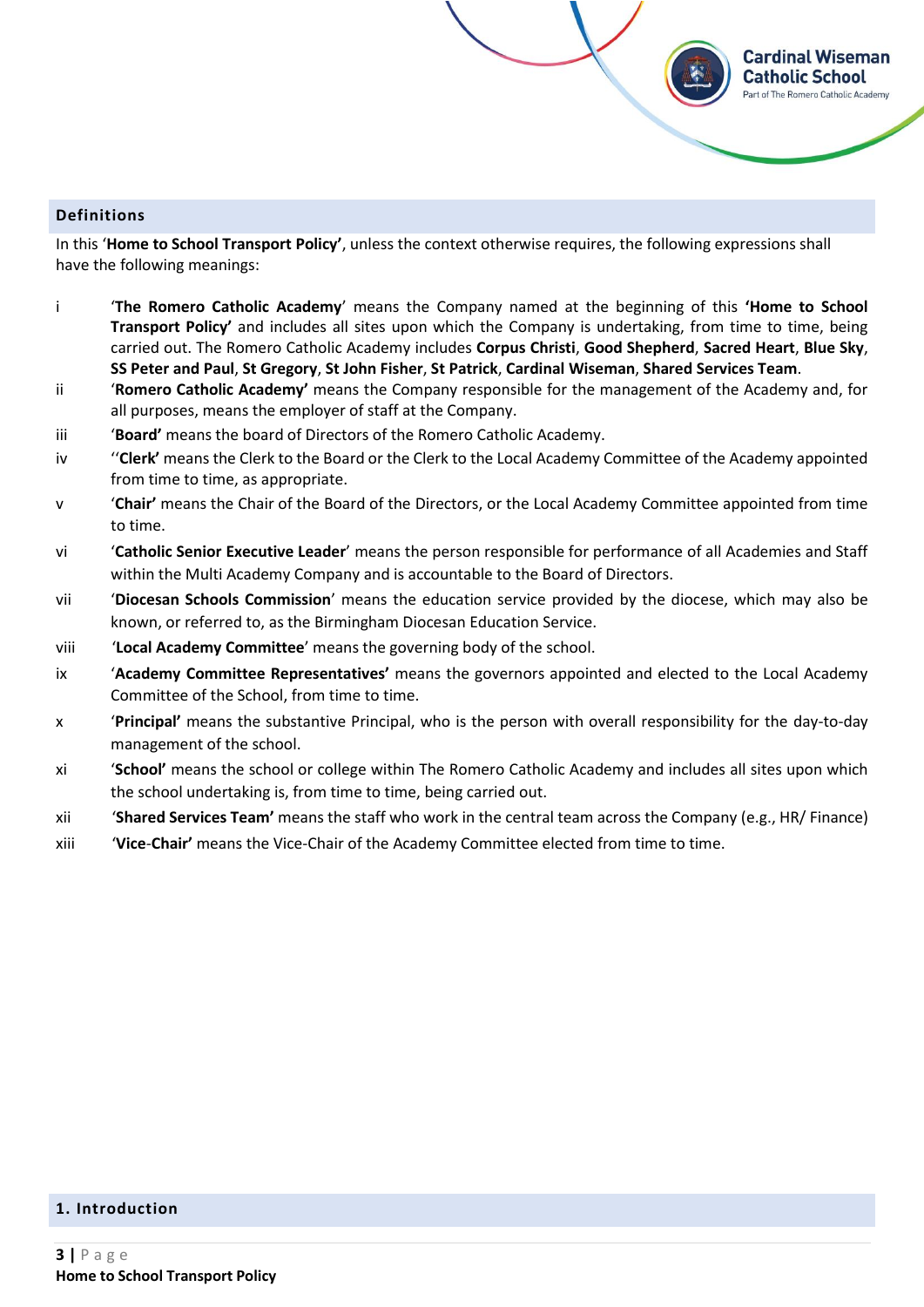The school is named after Cardinal Nicholas Wiseman who became the first Cardinal upon the re-establishment of the Catholic hierarchy in England and Wales in 1850. His coat of arms is displayed on every student's blazer. The motto is 'All things for Christ' therefore faith is at the heart of everything we do, as well as recognising that we are all made in the image of God.

**Cardinal Wiseman Catholic School** Part of The Romero Catholic Academy

Cardinal Wiseman is part of the Coventry City Council's co-ordinated scheme, details of which can be foun[d here.](https://www.coventry.gov.uk/info/61/schools_and_schooling/756/school_travel_passes/2)

# <span id="page-3-0"></span>**2. Scope of procedure**

Where a child does not qualify under the Coventry City Council home to school transport policy, Cardinal Wiseman Catholic School operates a discretionary policy in which a child may qualify for free travel under their own individual transport policy.

# **Cardinal Wiseman Catholic School Transport Policy:**

- Pupils must be of statutory school age i.e., in Year 7 to 11.
- Cardinal Wiseman was their **first choice** as a secondary school.
- Pupils have attended one of the partnered **Catholic primary schools within The Romero Catholic Academy**.
- Live within the Coventry Local Authority area.
- Their home address must be **3 miles** or more from the school measured by the nearest available walking route.

In addition, for pupils who are in Year 7 for the **2021-22** academic year, free bus passes will be available for eligible pupils. Eligible pupils are children who meet all three criteria:

- 1. On the application form Cardinal Wiseman was their **first choice** as a secondary school.
- 2. The pupil has a home address which is **2 miles** or more from the school.
- 3. Pupil has attended one of the partnered **Catholic Primary schools within Romero**.
	- **Corpus Christi**
	- **Good Shepherd**
	- **Sacred Heart**
	- **SS Peter and Paul**
	- **Saint Gregory**
	- **Saint John Fisher**
	- **Saint Patrick**

Funding for Year 7 only is covered by Cardinal Wiseman. The Cardinal Wiseman Local Academy Committee have agreed to fund Year 8 for 2021-22 only.

Parents who wish to appeal against the decision to refuse their child a free bus pass should make that appeal request in writing to the Chair of the Local Academy Committee at the school address or by email to [admin.cw@romeromac.com](mailto:admin.cw@romeromac.com) . The Cardinal Wiseman Local Academy Committee will convene a panel to decide whether or not to support a free bus pass application.